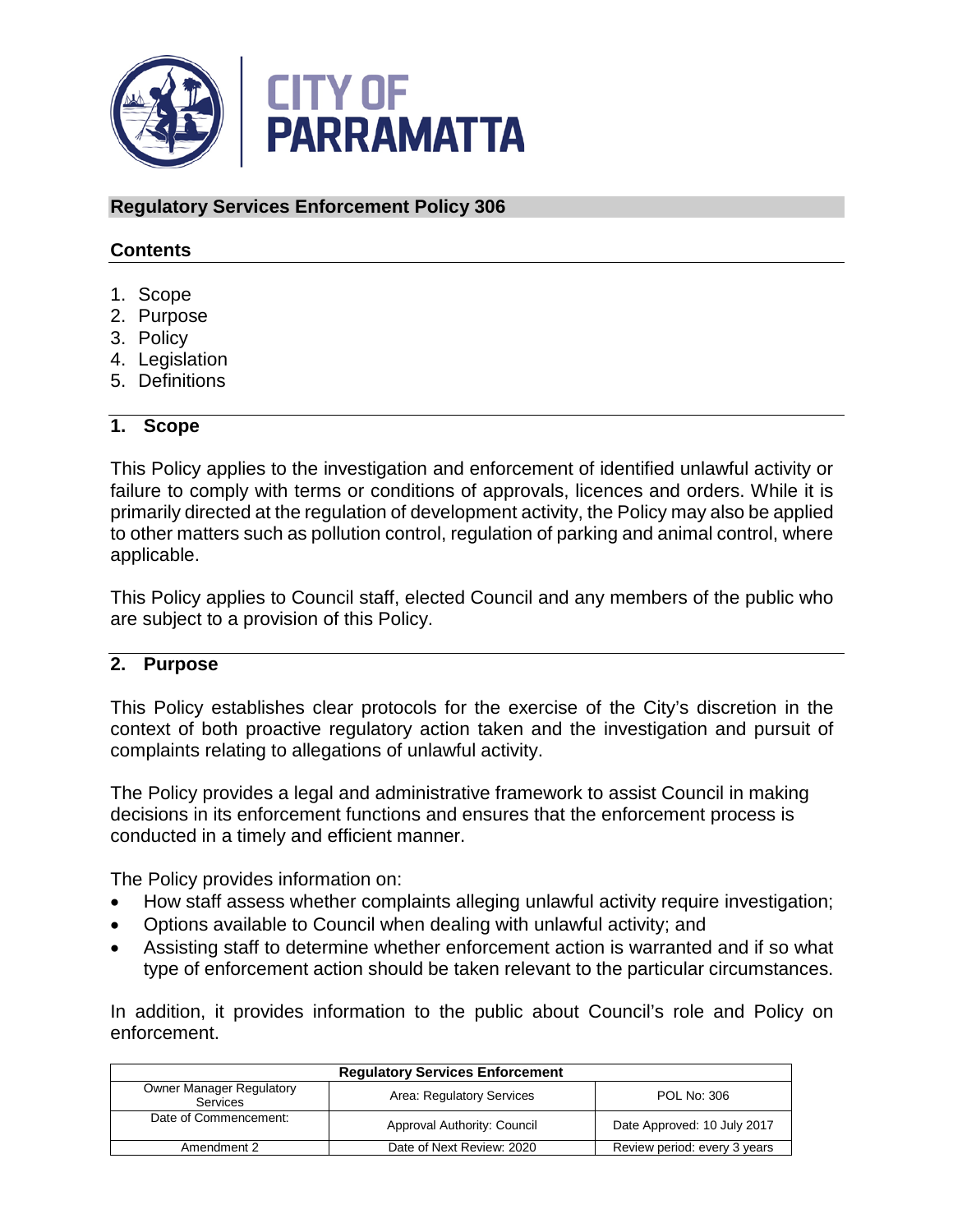

# **3. Policy**

# **3.1 Council position**

The City of Parramatta is an enforcement authority under an extensive range of legislation. Council staff respond to numerous complaints and allegations of unlawful activity associated with legislative controls administered by Council. Council undertakes proactive measures to identify illegal and unlawful activities through routine and programmed inspections.

Council has a clear obligation to investigate and properly record all complaints. The Policy provides clear guidelines for an effective complaint handling system that allows staff to deal with complaints consistently and effectively, providing a clear and transparent decision making process.

Council is strongly opposed to unlawful activity at any time or under any circumstance.

Council will initiate the appropriate enforcement action in accordance with this Policy. The types of enforcement activity may be; taking no formal action, issuing warnings, providing an educational role, instigating criminal or civil legal action.

# **3.2 Roles and Responsibilities of Councillors and Staff in Relation to Unlawful Activity**

# **3.2.1 Elected Council**

Council's Code of Conduct sets the standard of conduct that is required of Councillors in the exercise of the above described roles. In particular, with respect to any suspected unlawful activity, Councillors must not:

- Direct Council staff other than by giving appropriate direction to the CEO in the performance of Council's functions by way of council or committee resolution or by the Mayor or Administrator exercising their power under section 226 Local Government Act 1993;
- Direct or influence or attempt to direct or influence Council staff at any public or private forum;
- Contact a member of Council staff on Council related business unless in

| <b>Requiatory Services Enforcement</b>                                                         |                             |                              |  |
|------------------------------------------------------------------------------------------------|-----------------------------|------------------------------|--|
| <b>Owner Manager Regulatory</b><br>Area: Regulatory Services<br>POL No: 306<br><b>Services</b> |                             |                              |  |
| Date of Commencement:                                                                          | Approval Authority: Council | Date Approved: 10 July 2017  |  |
| Amendment 2                                                                                    | Date of Next Review: 2020   | Review period: every 3 years |  |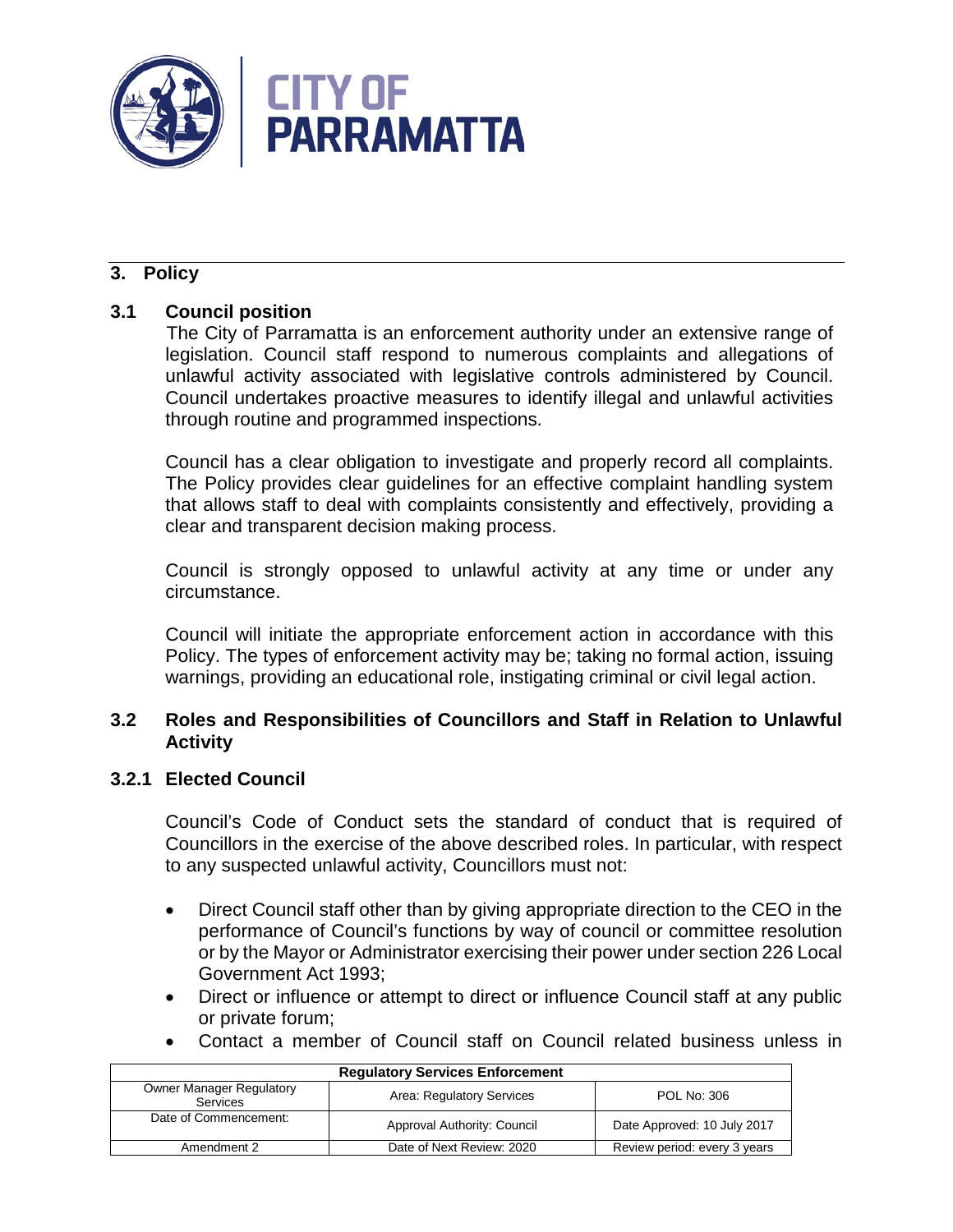

accordance with the Policy and procedures governing the interaction of Councillors and Council staff that have been authorised by the Council and the CEO; and

• Contact or issue instructions to any of Council's contractors or tenderers, including Council's legal advisers, unless by the Mayor or Administrator exercising their power under section 226 of the Local Government Act 1993.

# **3.2.2 Council Authorised Officers**

The Chief Executive Officer is responsible for ensuring this Policy is enacted.

The Manager Regulatory Services is responsible to ensure Council Authorised Officers are appropriately carrying out their legislative responsibilities in accordance with this Policy.

All Council staff who deal with unlawful activity are responsible for:

- Implementing this Policy.
- Complying with Council's Code of Conduct
- Applying the principles of procedural fairness at all times
- Always acting within delegations
- Keeping a full and complete record of their actions, including reasons for decisions made in relation to an investigation. The records shall be made in Council computerised record management system.
- Using discretion in an appropriate manner.

# **3.3 Application of Policy**

# **3.3.1 General**

This Policy applies to all compliance and enforcement functions associated with unlawful activity within the City of Parramatta Local Government Area for which Council is the Appropriate Regulatory Authority (ARA).

For the avoidance of doubt, this is not a local orders Policy for the purpose of section 159 of the Local Government Act 1993.

Unless specified in the dictionary within this Policy, all terms used have the same meaning as in the Interpretations Act 1987 and the relevant Acts, Regulations, Environmental Planning Instruments for which Council is the ARA.

| <b>Requiatory Services Enforcement</b>                                                         |                             |                              |  |
|------------------------------------------------------------------------------------------------|-----------------------------|------------------------------|--|
| <b>Owner Manager Regulatory</b><br>Area: Regulatory Services<br>POL No: 306<br><b>Services</b> |                             |                              |  |
| Date of Commencement:                                                                          | Approval Authority: Council | Date Approved: 10 July 2017  |  |
| Amendment 2                                                                                    | Date of Next Review: 2020   | Review period: every 3 years |  |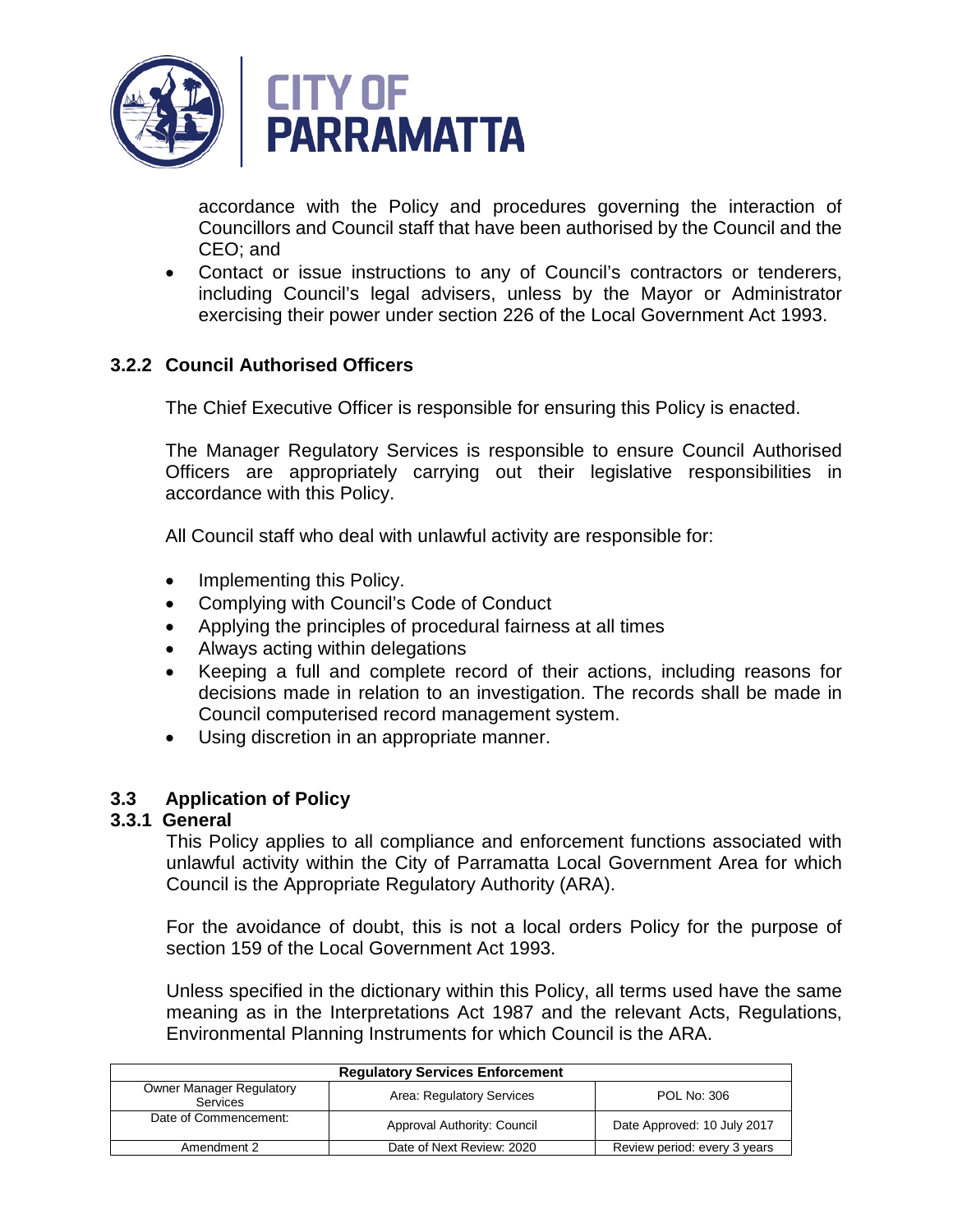

Whilst it is intended that the principles in this Policy will have general application, there may be cases where the particular circumstances justify departure from these principles. Any departures will be subject to the authorisation of the Manager, Regulatory Services.

# **3.3.2 Identifying Unlawful Activities**

Council becomes aware of unlawful activities in a variety of ways, including but not limited to requests from members of the public, customers or dealing with matters as part of Council's general regulatory roles. These roles include proactive measures, acting as the Principal Certifying Authority for development and building works, development enforcement, environmental protection, public health, parking enforcement and any other roles carried out by Council.

Council officers who are not involved directly in enforcement matters may also commonly identify potential unlawful activities and report them for investigation and action pursuant to this Policy. Nevertheless, not all offences are readily discernible and early detection can only be achieved with support and direct advice from our community. As a result of identifying breaches Council officers may initiate a range of actions including but not limited to education, enforcement or legal action in accordance with this Policy and their delegations.

# **3.3.3 Submitting Complaints or Service Requests**

Complaints or service requests alleging unlawful activity can be submitted to Council in writing, verbally or electronically. In all cases the allegation will be recorded in Council's computerised customer service request management (CRM) system and will be allocated a unique reference number.

Anonymous complaints will be accepted and reviewed against the below criteria to determine if the matter requires investigation.

- The seriousness of the complaint issue/s, and whether the complaint is more an inquiry than occurring issue;
- There is sufficient relevant information received to actually investigate the complaint;
- When the unlawful activity was carried out and for how long, including whether the breach is continuing or committed some time ago;
- The harm or potential harm to the environment or public health, safety or

| <b>Requiatory Services Enforcement</b>             |                             |                              |  |
|----------------------------------------------------|-----------------------------|------------------------------|--|
| <b>Owner Manager Regulatory</b><br><b>Services</b> | Area: Regulatory Services   | POL No: 306                  |  |
| Date of Commencement:                              | Approval Authority: Council | Date Approved: 10 July 2017  |  |
| Amendment 2                                        | Date of Next Review: 2020   | Review period: every 3 years |  |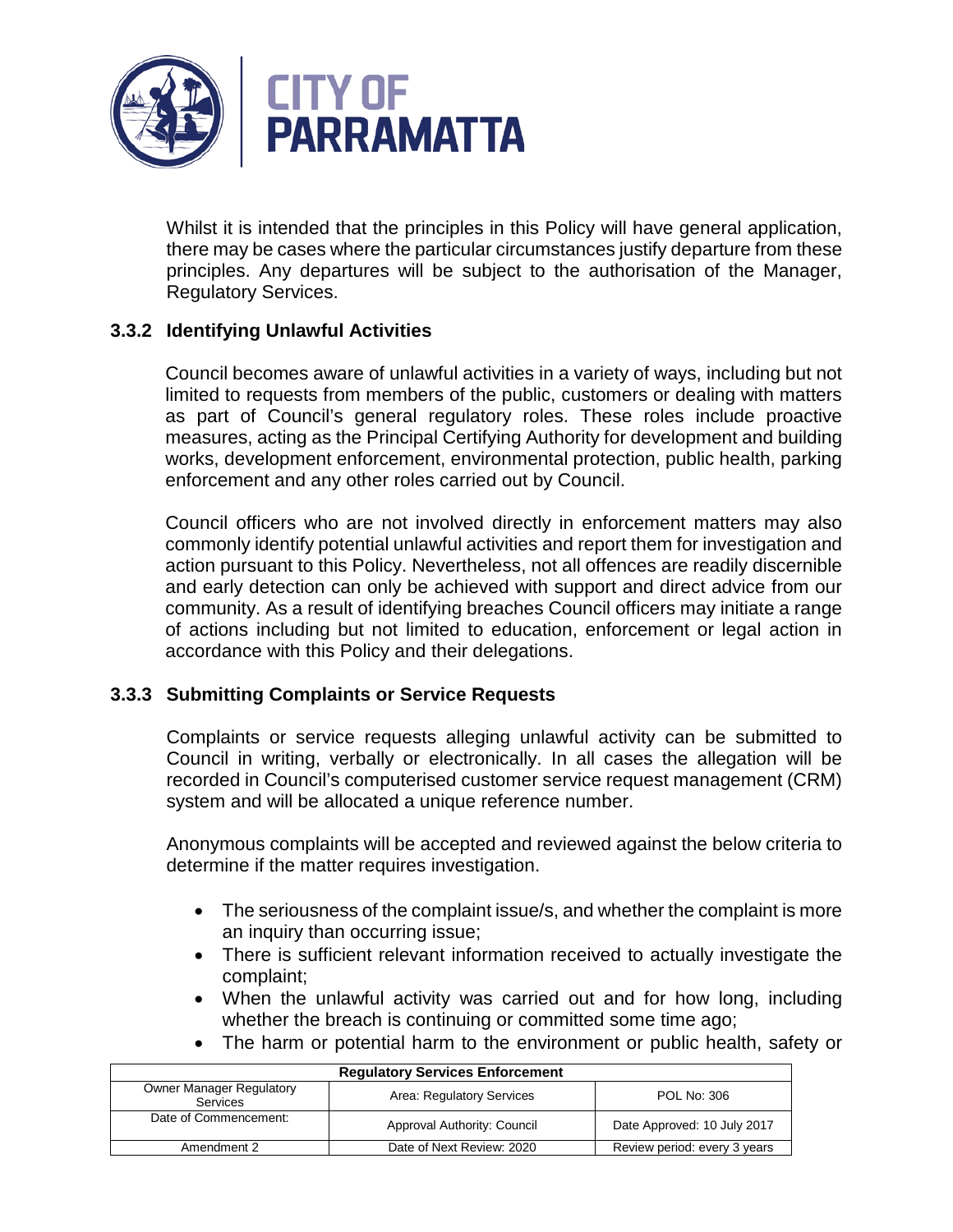

amenity caused by the unlawful activity;

- The need for general and specific deterrence;
- It is in the public interest.

The request will be referred to the relevant Council officer to commence any necessary investigation.

Council officers may not investigate complaints where determined by management that:

- The matter has already been investigated and resolved or it has been determined that no further action will be taken in the absence of new information;
- Council has no jurisdiction to investigate the complaint, i.e. dividing fences matters, private strata matters.
- The activity alleged to be unlawful is in fact determined to be lawful.
- The complaint is frivolous, vexatious or trivial in nature.
- Council is not the appropriate regulatory authority.

If a decision is made to investigate a complaint, the service request/investigation will be given a priority based on the following table.

| <b>Requiatory Services Enforcement</b>                                                         |                             |                              |  |
|------------------------------------------------------------------------------------------------|-----------------------------|------------------------------|--|
| <b>Owner Manager Regulatory</b><br>Area: Regulatory Services<br>POL No: 306<br><b>Services</b> |                             |                              |  |
| Date of Commencement:                                                                          | Approval Authority: Council | Date Approved: 10 July 2017  |  |
| Amendment 2                                                                                    | Date of Next Review: 2020   | Review period: every 3 years |  |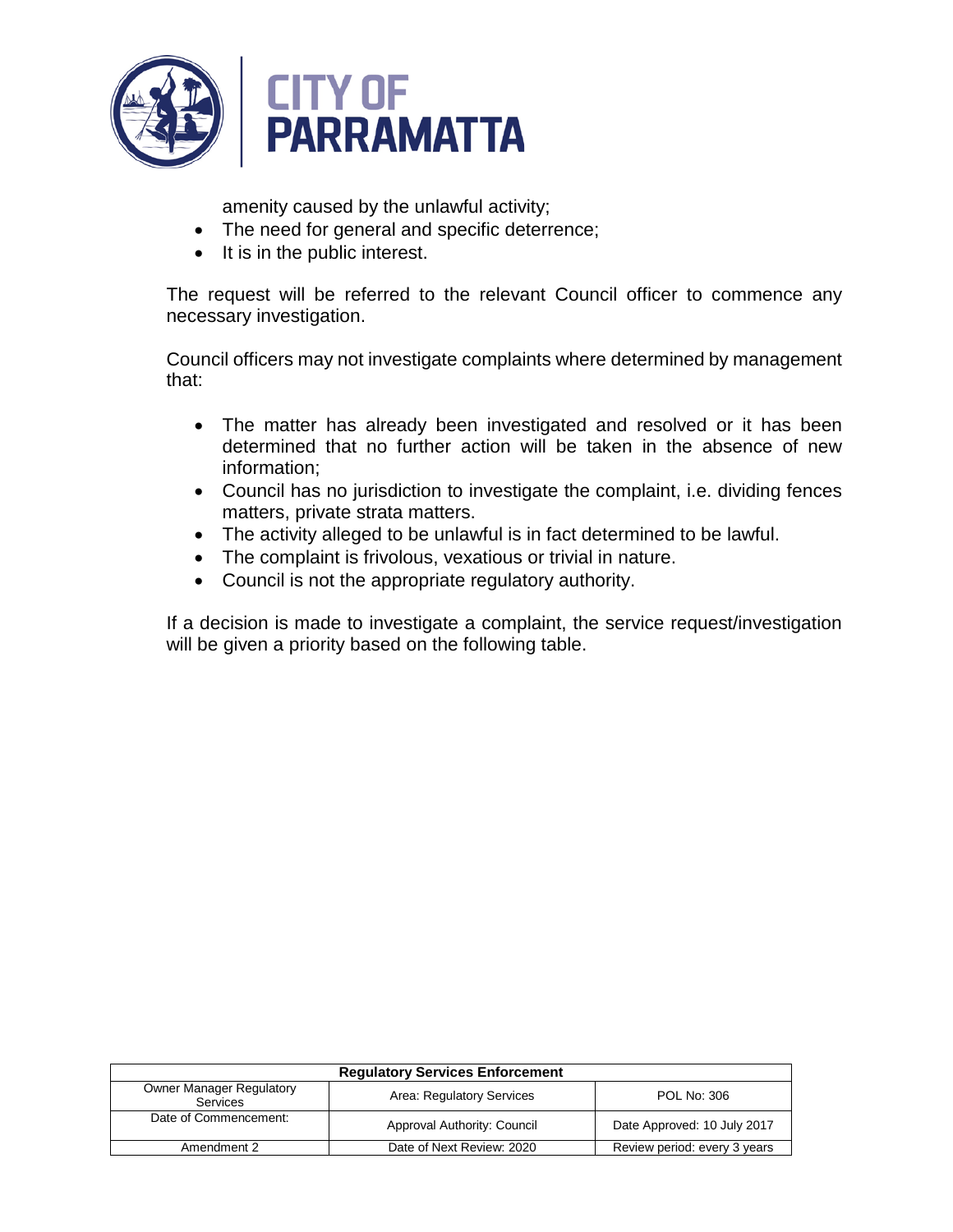

# **CITY OF<br>PARRAMATTA**

| 5                       | <b>Catastrophic</b> | May occur only in rare and<br>exceptional circumstances                      | Major risk of health and safety or the<br>environment - Permanent disabling injury<br>Financial penalties >\$1m. Reputational risk<br>to Council. Can be dealt with by PINs,<br>Notices and Orders or legal proceedings.<br>May require emergency orders. | Swimming pool legislation non<br>compliance, Fire safety, Building non<br>compliance to DA resulting in major risk<br>to public health and safety, friable<br>asbestos contamination. |
|-------------------------|---------------------|------------------------------------------------------------------------------|-----------------------------------------------------------------------------------------------------------------------------------------------------------------------------------------------------------------------------------------------------------|---------------------------------------------------------------------------------------------------------------------------------------------------------------------------------------|
| 4                       | <b>Major</b>        | High risk - Unlikely to happen but<br>may occur                              | Significant risk to health and safety or<br>environment. Financial penalties of<br>>\$250k. Can be dealt with by PINs, Notices<br>and Orders or legal proceedings                                                                                         | Building non compliance to DA (exc<br>minimal extensions such as pagolas), non-<br>firable asbestos contamination (not yet<br>removed)                                                |
| $\overline{\mathbf{3}}$ | <b>Moderate</b>     | Medium risk, possible to occur at<br>some stage                              | Moderate risk to health and safety,<br>significant inconvenience to neighbours<br>and/or public. Possible reputational risk<br>extenuating circumstances. Can be dealt<br>with by PINs, Notices and Orders or legal<br>proceedings.                       | Food safety continual non compliance,<br>works completion with no Occupational<br>Cert or Construction Cert                                                                           |
| $\overline{2}$          | <b>Minor</b>        | Minimal risk - Likely to occur<br>frequently                                 | Minimal threat to health and safety or<br>environment, some level of<br>inconvenience to the neighbours or<br>public. Minimal reputational risk. Can be<br>dealt with by PINs or Notices and Orders                                                       | Non-threatening pollution incidents (air,<br>noise, water), minor non-compliance<br>with DA conditions                                                                                |
| $\mathbf{1}$            | Insignificant       | <b>Administration risk - Almost certain</b><br>to occur in all circumstances | No threat to health and safety or<br>environment, only minor inconvenience<br>to neighbours or public. No reputational<br>threat. Can be dealt with by issuing a<br>caution or PIN                                                                        | Parking, old unauthorised work, minor<br>unauthorised work (e.g. air-conditioning<br>units, fence etc)                                                                                |

Complaints received by Council will be assessed and where required investigated in an order of risk priority. Complaints with a higher priority of potential risk will be given preference over lower priority matters when complaint volumes are high.

If the situation in relation to a complaint changes throughout the investigation, Council may alter the complaint's priority.

If a decision is made not to investigate a complaint, this decision must be recorded along with the reasons for that decision. Council officers must notify the complainant of the outcome of Council's investigation.

The name, address and contact details of the person reporting the complaint will also be recorded within the secured CRM System. This information is critical as Council may need to rely on evidence from the complainant to prove any alleged offence and commence enforcement action.

# **3.3.4 Protecting the Privacy of Complainants**

Council will take all reasonable measures to protect the privacy of the person submitting the complaint and generally information on this person will not be

| <b>Requiatory Services Enforcement</b>             |                             |                              |  |
|----------------------------------------------------|-----------------------------|------------------------------|--|
| <b>Owner Manager Regulatory</b><br><b>Services</b> | Area: Regulatory Services   | <b>POL No: 306</b>           |  |
| Date of Commencement:                              | Approval Authority: Council | Date Approved: 10 July 2017  |  |
| Amendment 2                                        | Date of Next Review: 2020   | Review period: every 3 years |  |

# **Regulatory Services Enforcement**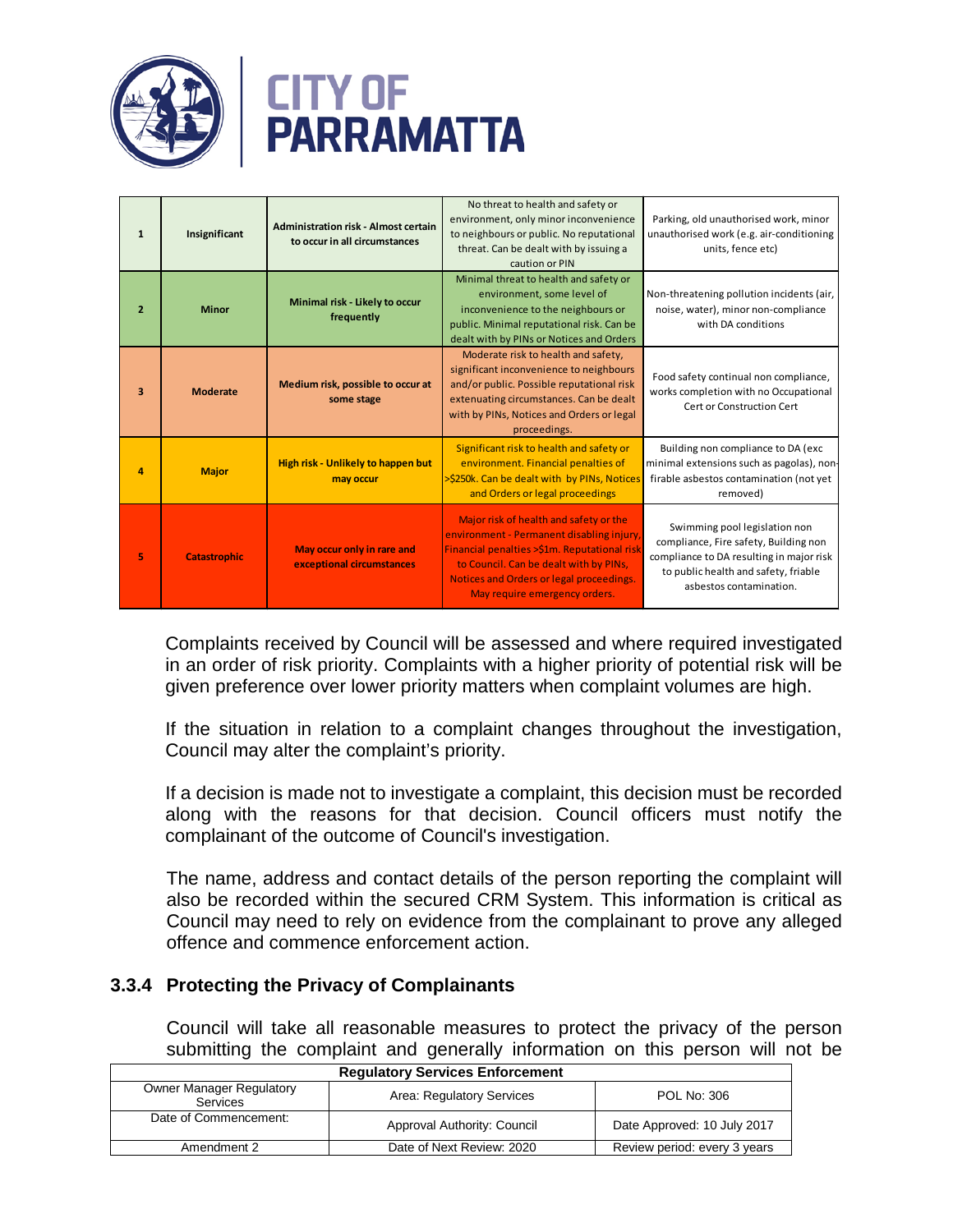

released. However, Council may be required to disclose this information in a variety of circumstances including the following:

- Access to the information is permitted under legislation, including GIPA or the LGA;
- Access to the information is permitted under another Council Policy;
- Legal proceedings are commenced and the information is disclosed in evidence served; and
- The nature of the allegation otherwise makes it a necessity.

Council will advise any known complainants of the action, if any, taken or the reasons why no action was taken in the circumstances.

# **3.3.5 Procedural fairness and natural justice**

There is an overriding duty on the Council to act fairly and ensure the principles of procedural fairness and natural justice are adhered to. In this regard Council will:

- Provide information on the substance of the complaint to the alleged offender. This may not occur until an appropriate stage in the investigation;
- Provide an opportunity for the alleged offender to put their case. This will not be necessary if there is a serious risk to personal or public safety, risk of serious environmental harm or for parking and road related matters;
- Consider any submission put forward by the parties to the matter;
- Make reasonable inquiries or investigations before making a decision;
- Ensure no person decides a case in which they have an interest;
- Otherwise act fairly and without bias; and
- Act within statutory time frames.

# **3.3.6 Options for Dealing with Unlawful Activity**

Council has discretion in deciding whether to take enforcement action on the basis of the available evidence and the circumstances of the individual case. At the conclusion of an investigation, Council will determine the most appropriate course of action that may include one or more of the following options;

- a) Take no action;
- b) Counsel the alleged offender;

| <b>Requiatory Services Enforcement</b>                                                         |                             |                              |  |
|------------------------------------------------------------------------------------------------|-----------------------------|------------------------------|--|
| <b>Owner Manager Regulatory</b><br>Area: Regulatory Services<br>POL No: 306<br><b>Services</b> |                             |                              |  |
| Date of Commencement:                                                                          | Approval Authority: Council | Date Approved: 10 July 2017  |  |
| Amendment 2                                                                                    | Date of Next Review: 2020   | Review period: every 3 years |  |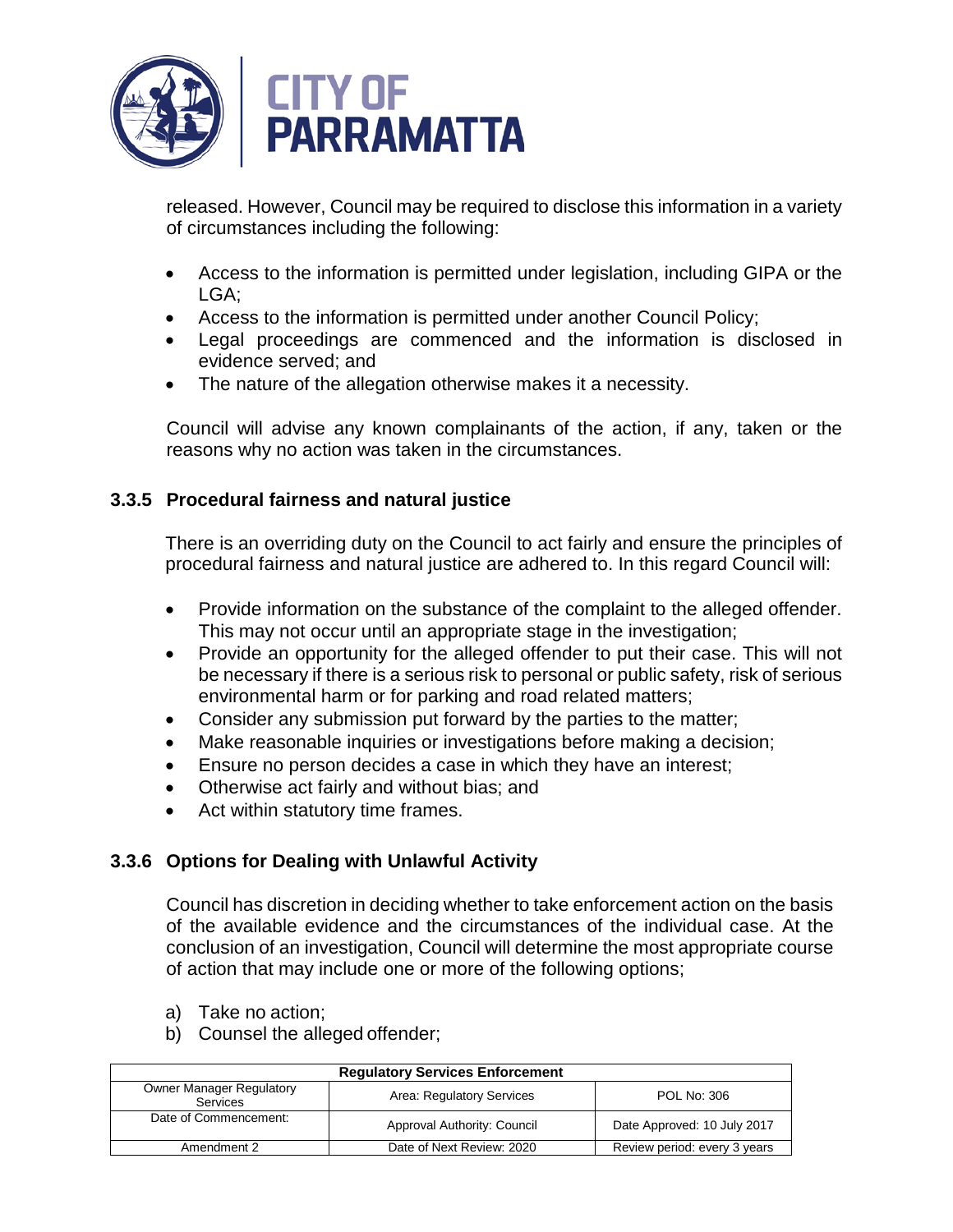

- c) Issue a formal letter of warning;
- d) Negotiate an undertaking to remedy thesituation;
- e) Issue a formal Notice and Order;
- f) Issuing a compliance costs notice (usually in conjunction with an order) that enables recovery of costs associated with investigating unlawful activity and achieving compliance under some legislation;
- g) Commence criminal proceedings or issue of a PIN;and
- h) Commence civil proceedings to remedy or restrain unlawful activity.

Unless urgent action is required (i.e. matters where the health and /or safety of people may be affected or serious environmental harm) a staged approach to obtain compliance will be applied to matters other than parking related offences. That is, in the first instance, offenders will be given the opportunity to discuss and remedy the breach before enforcement action is taken.

Options (a) through to (d) may be all that is required for minor breaches where no serious impacts have occurred. However, where they are ineffective, inappropriate and/or unsuccessful, alternate enforcement action may be warranted and include options (e) to (h).

When Authorised Officers seek to issue a caution or use discretion to not take enforcement action, the Authorised Officer shall consider:

- Enforcement Guidelines for NSW Councils NSW Ombudsman December 2015;
- NSW Department of Planning Practice Note Exercising of Discretion;
- Caution Guidelines under the Fines Act 1996; and
- This and any subordinate Council Policy applicable.

# **3.3.7 When will Council Commence Enforcement Action?**

Council will take enforcement action as soon practical once prima facie evidence has been established. The decision to take action will take into consideration the following points:

- The nature and seriousness of the breach;
- Balancing of public interest and the costs to Council and Community;

| <b>Requiatory Services Enforcement</b>                                                                |                           |                              |  |
|-------------------------------------------------------------------------------------------------------|---------------------------|------------------------------|--|
| <b>Owner Manager Regulatory</b><br>Area: Regulatory Services<br><b>POL No: 306</b><br><b>Services</b> |                           |                              |  |
| Date of Commencement:<br>Date Approved: 10 July 2017<br>Approval Authority: Council                   |                           |                              |  |
| Amendment 2                                                                                           | Date of Next Review: 2020 | Review period: every 3 years |  |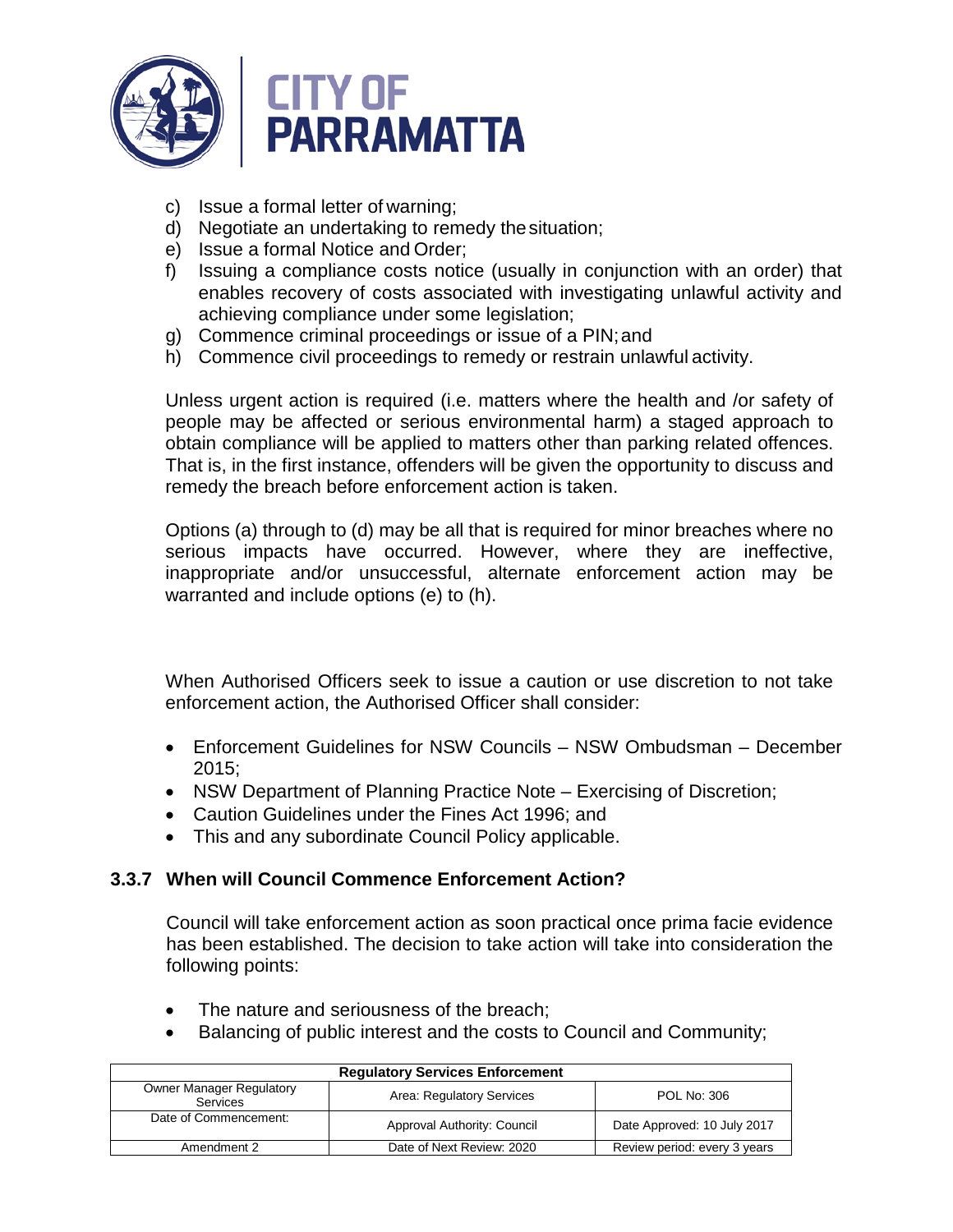

- The available methods of enforcement; and
- The circumstances of each case.

# **3.3.8 Balancing of Public Interest and Cost to Council**

Council will weigh up the public interest or benefits that will be served against the cost to the Council, and therefore to the community in taking enforcement action. In considering the 'public interest' Council will have regard to whether the unlawful activity:

- will impact on a significant number of people;
- will impact on disadvantaged or marginalised groups;
- is indicative of a systemic flaw;
- is individual in nature but often occurs:
- has attracted sustained public attention and no alternative resolution is proposed; and
- flouts Council's authority.

Council will also consider whether more effective means of rectifying an unlawful activity are available before formal legal proceedings are initiated. This may include one or a combination of the following:

- Reporting a breach to a professional association; and
- Use of statutory powers such as:
	- o granting consent to a relevant application;
	- o making an order under the EPAA, LGA or POEO; or
	- o issuing a building certificate under the EPAA.

# **3.3.9 Decision for Enforcement**

If formal proceedings are considered to be the best option, the decision on which to start the proceedings will be informed by considerations such as the following:

- Likely cost of proceedings;
- Prospects of recovery of those costs from the respondent or defendant;
- Remedies available;
- Available methods of enforcement; and
- Circumstances of each case.

| <b>Requiatory Services Enforcement</b>                                                                |                             |                              |  |
|-------------------------------------------------------------------------------------------------------|-----------------------------|------------------------------|--|
| <b>Owner Manager Regulatory</b><br>Area: Regulatory Services<br><b>POL No: 306</b><br><b>Services</b> |                             |                              |  |
| Date of Commencement:                                                                                 | Approval Authority: Council | Date Approved: 10 July 2017  |  |
| Amendment 2                                                                                           | Date of Next Review: 2020   | Review period: every 3 years |  |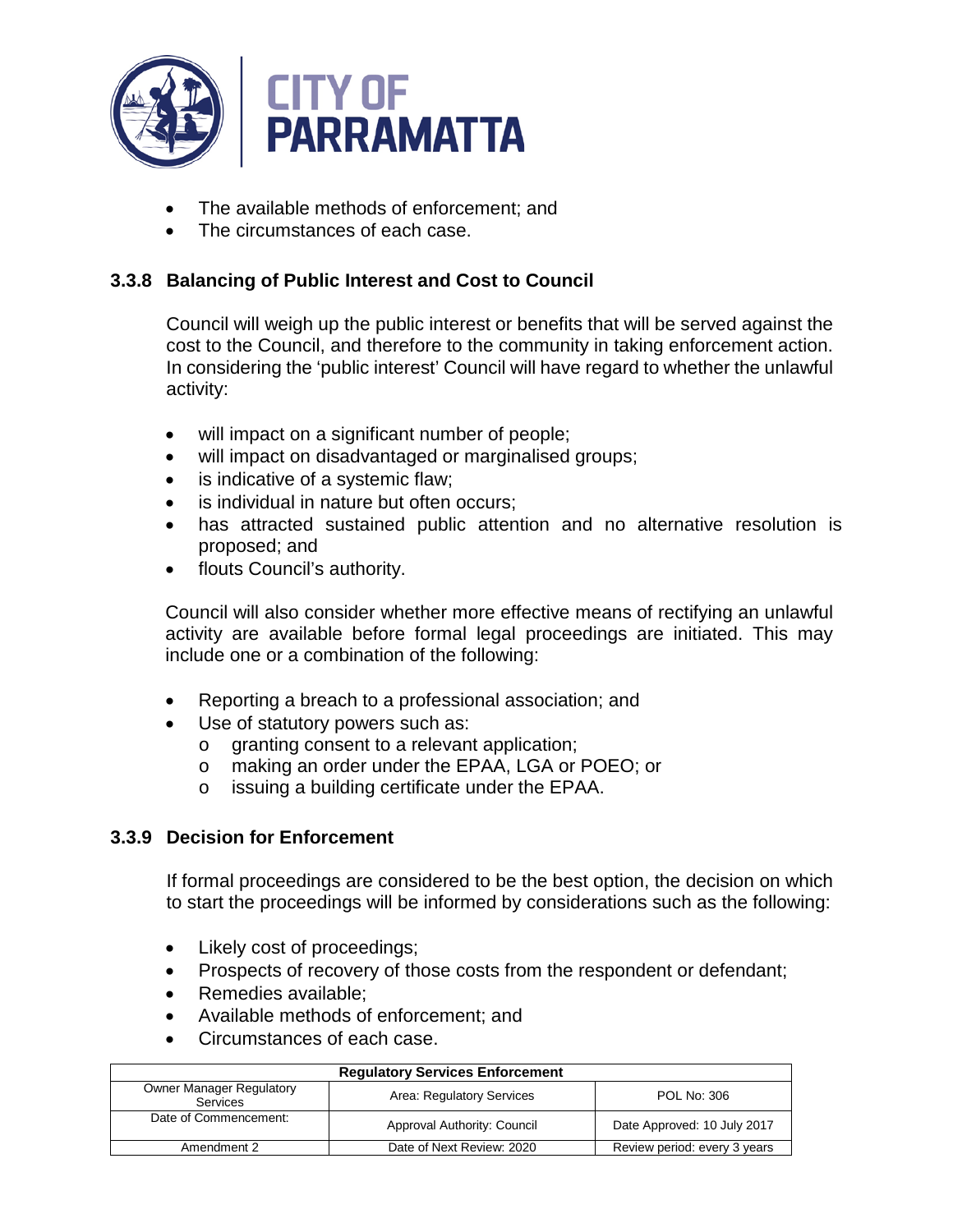

# **3.3.10 The Circumstances of Each Case**

The Council will, in all prosecution and enforcement matters, consider the following;

- a) The seriousness of the breach, including whether the breach is merely technical or "trivial" in nature;
- b) When the unlawful activity was carried out and for how long, including whether the breach is continuing;
- c) The harm or potential harm to the environment, public health, safety or amenity caused by the unlawful activity;
- d) Whether development consent or other approval would have been granted by Council if the appropriate application had been submitted prior to the unlawful activity being undertaken;
- e) Whether the person(s) who committed the breach has shown contrition and, where possible, has remedied the unlawful activity;
- f) Whether the person(s) who committed the breach has made submissions to the Council that provide reasonable grounds for the Council to conclude that the person was under a genuine mistaken belief as to a relevant factual or legal matter;
- g) Whether the person(s) who committed the breach has shown deliberate or wilful conduct in their actions;
- h) Whether the person(s) who committed the breach should have been aware of their obligations because they have:
	- o particular knowledge e.g.: a builder or company that regularly carries out work and is generally aware of the relevant Council or other requirements;
	- o received a previous warning; or<br>o been subiect to previous formal
	- been subject to previous formal legal action.
- i) Whether the unlawful activity was unavoidable;
- j) The need for general and specific deterrence;
- k) Whether the breach can be easily remedied; and
- l) Such other matters that may appear to be relevant to the individual case.

When deciding whether to take enforcement action, Council officers will consider the circumstances of the case.

The specific matters for consideration are contained in Council's internal assessment forms and include:

| <b>Requiatory Services Enforcement</b>                                                  |                             |                              |  |
|-----------------------------------------------------------------------------------------|-----------------------------|------------------------------|--|
| <b>Owner Manager Regulatory</b><br>Area: Regulatory Services<br>POL No: 306<br>Services |                             |                              |  |
| Date of Commencement:                                                                   | Approval Authority: Council | Date Approved: 10 July 2017  |  |
| Amendment 2                                                                             | Date of Next Review: 2020   | Review period: every 3 years |  |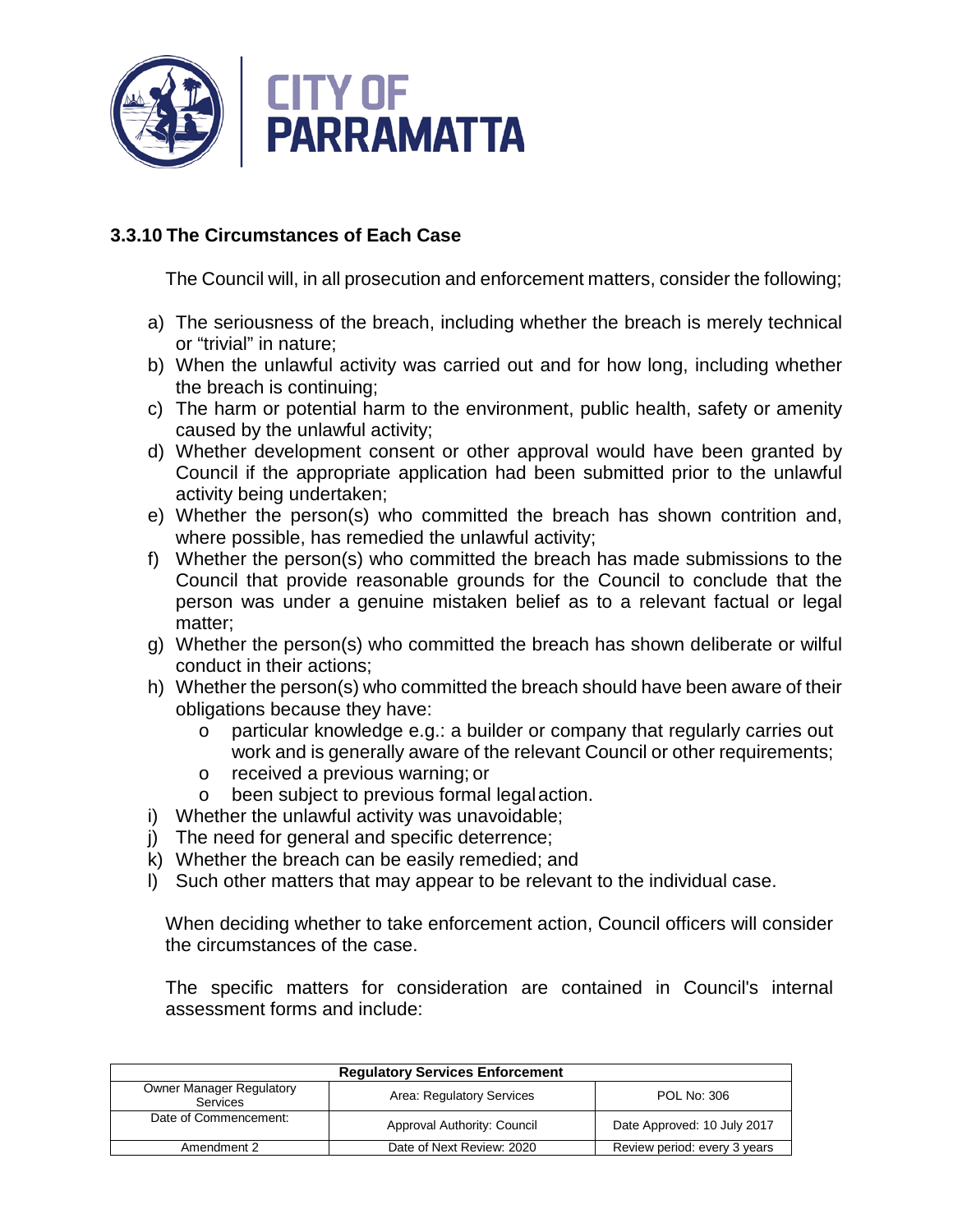

- i. Has council created an estoppel situation?
- ii. Is the breach a technical breach only?
- iii. When was the unlawful works carried out?
- iv. How has the unlawful activity affected the natural and built environment and health, safety and amenity of the area?
- v. Would consent have been given if it had been sought?
- vi. Can the breach be easily remedied?
- vii. Does the person in breach show contrition?
- viii. Are there any particular circumstances of hardship affecting the complainant or the person the subject of the complaint?
- ix. Has the person the subject of the complaint received a previous warning or other non-coercive approach or has formal legal action been taken?
- x. Would an educative approach be more appropriate than a coercive approach?
- xi. What are the costs and benefits of taking enforcement action as opposed to taking informal or no action?
- xii. What are the chances of success if the proposed enforcement action was challenged in court?
- xiii. Is there a draft planning instrument on exhibition that would make the unauthorised use legal?
- xiv. What action would be reasonable and proportionate in this case?
- xv. What would be in the public interest?

Prior to taking enforcement action, staff should always turn their mind to the criteria outlined above in undertaking an objective consideration of the evidence that has been gathered during the course of their investigation.

Staff must never allow their actions to be used purely to pursue the agendas of external parties or interest groups.

Enforcement action should never be undertaken by staff purely as a means of appeasing a virulent complainant in circumstances where the application of the criteria in this Enforcement Policy would otherwise indicate that enforcement action should not be taken.

# **3.4 Deciding on the method of enforcement**

# **3.4.1 Enforcement action**

When deciding on the method of enforcement, it is necessary to consider the principles explained above in Section 3.3.6 – 'Options for Dealing with Unlawful Activity' and the outcome being sought.

| <b>Requiatory Services Enforcement</b>                                                                |                             |                              |  |
|-------------------------------------------------------------------------------------------------------|-----------------------------|------------------------------|--|
| <b>Owner Manager Regulatory</b><br>Area: Regulatory Services<br><b>POL No: 306</b><br><b>Services</b> |                             |                              |  |
| Date of Commencement:                                                                                 | Approval Authority: Council | Date Approved: 10 July 2017  |  |
| Amendment 2                                                                                           | Date of Next Review: 2020   | Review period: every 3 years |  |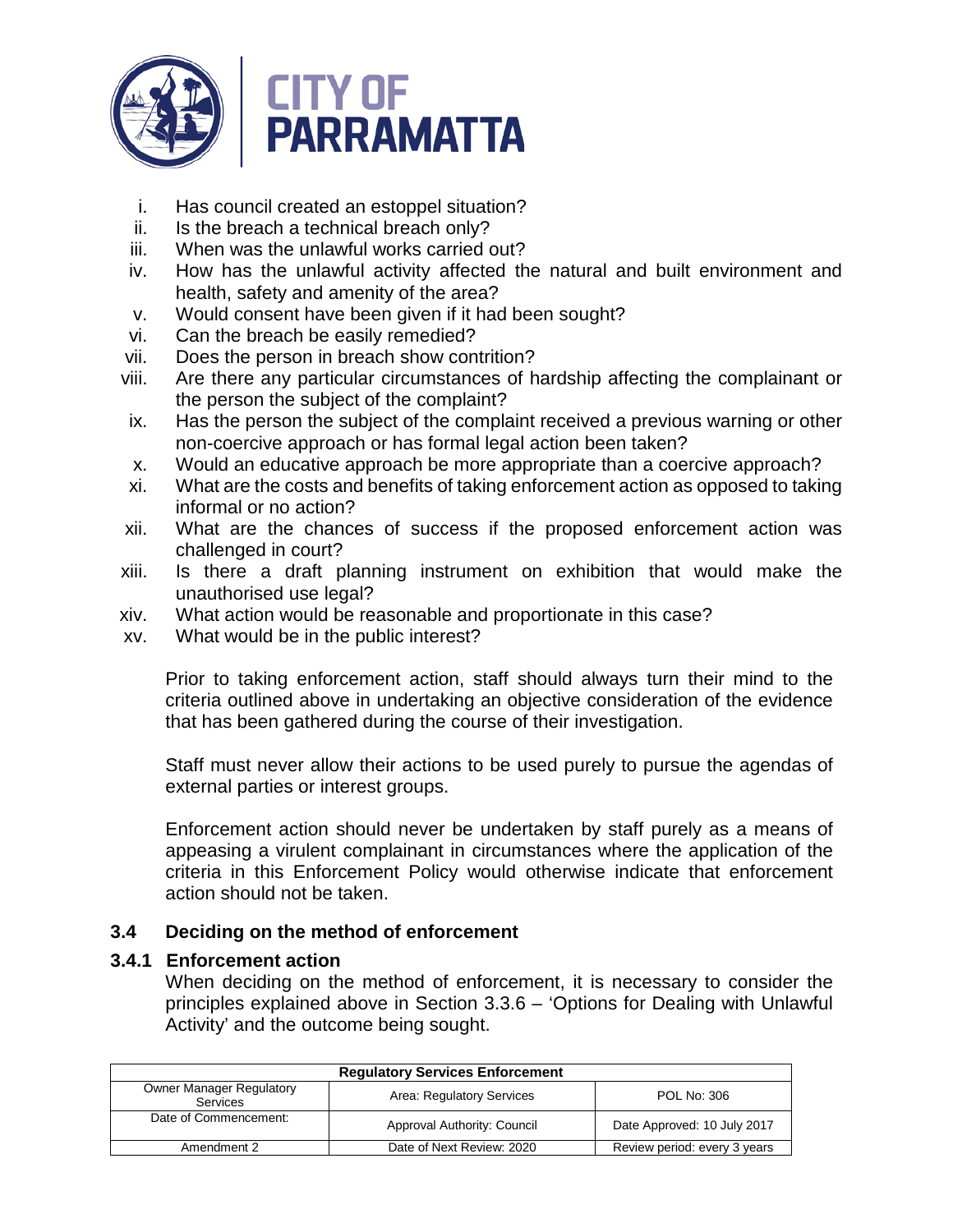

There are two main types of enforcement action, Criminal and Civil:

- a) Criminal Proceedings include:
	- Issuing a PIN;
	- Prosecuting the offence in the Local Court by issuing a Court Attendance Notice (CAN); and
	- Prosecuting the offence in the Land & Environment Court in its summary jurisdiction (Class 5)
- b) Civil Proceedings include:
	- Notices and orders issued by Council pursuant to various legislation;
	- Class 4 proceedings before the Land & Environment Court, seeking an order of the Court to remedy or restrain a breach of the EPAA (Section 123), the LGA (Section 673), the POEO (Sections 252 & 253), or any other Act, if the breach is causing or is likely to cause harm to the environment; and
	- Interlocutory relief for matters causing, or with the reasonable potential to cause, serious environmental harm. In such proceedings it is likely the Council would be required to provide an undertaking as to damages.

# **3.4.2 PINs**

Penalty infringement notices (PINs) are a way of imposing a fine on a person who an Authorised Officer believes is guilty of an offence without commencing criminal proceedings against them. Generally, penalty notices are appropriate where:

- The breach is not serious or ongoing, the degree of harm is low;
- The facts appear incontrovertible;
- The imposition of the penalty is likely to provide a practical and viable deterrent; and
- There are no aggravating factors.

Authorised Officers can issue PINs in accordance with their statutory responsibilities and delegations, this Policy and any guidelines or operating procedures put in place by the manager of the relevant unit.

PINs are not appropriate where the breach is on-going or where the prescribed penalty is not adequate to address the severity of the offence. For example, repeated issuing of PINs is not appropriate where there have been ongoing

| <b>Requlatory Services Enforcement</b>                                                  |                                                            |  |  |
|-----------------------------------------------------------------------------------------|------------------------------------------------------------|--|--|
| <b>Owner Manager Regulatory</b><br>Area: Regulatory Services<br>POL No: 306<br>Services |                                                            |  |  |
| Date of Commencement:                                                                   | Date Approved: 10 July 2017<br>Approval Authority: Council |  |  |
| Review period: every 3 years<br>Date of Next Review: 2020<br>Amendment 2                |                                                            |  |  |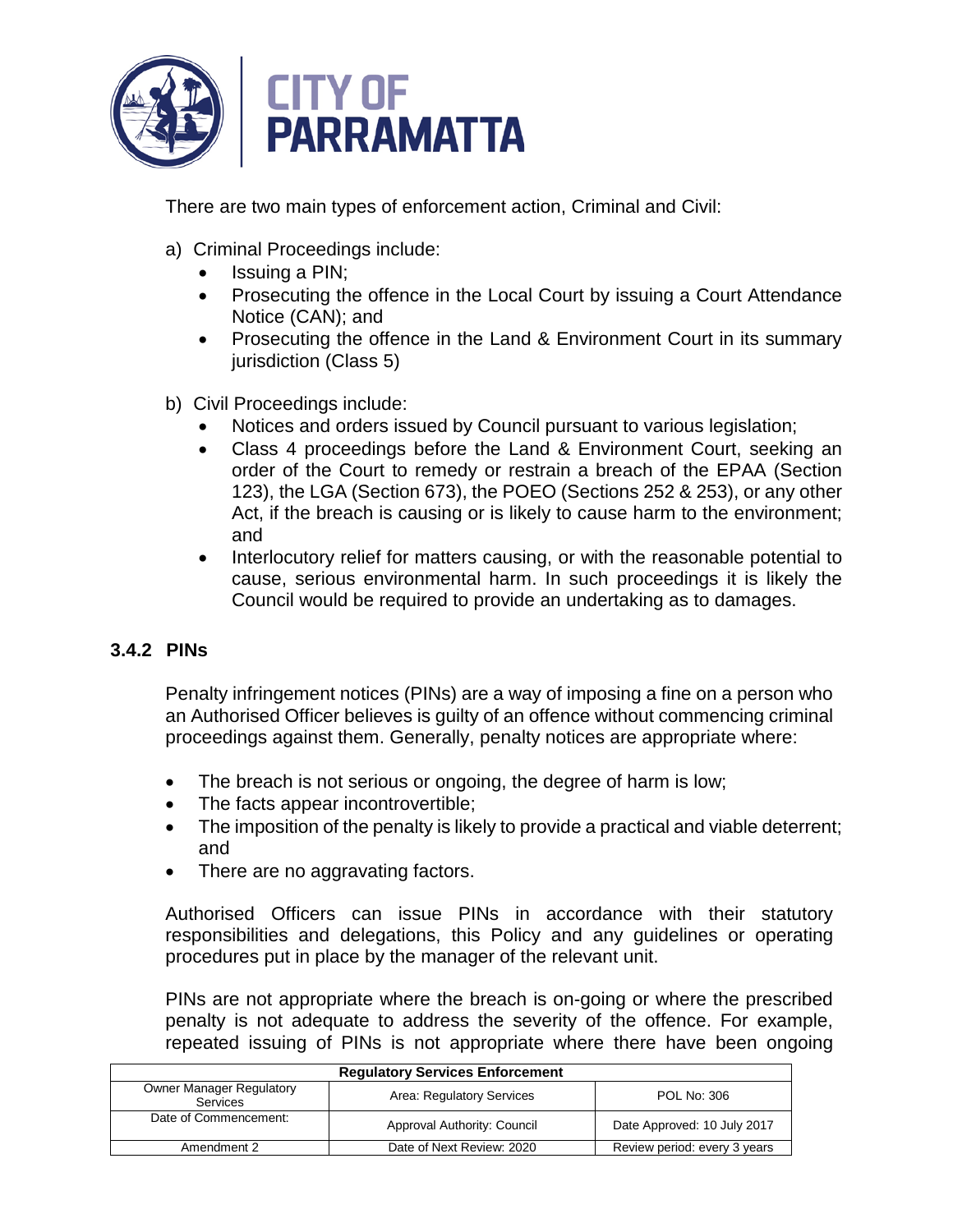

instances of unauthorised activity such as out of hours trading. Council staff should also consider whether it is appropriate to issue a formal caution as an alternative to issuing a penalty notice in appropriate circumstances and in accordance with the Attorney-General's Caution Guidelines.

Where an authorised officer proposes (after conducting an investigation of a complaint and assessing the circumstances of the matter in accordance with the criteria outlined above) to issue a PIN, the issue of that notice should only be in circumstances where the authorised officer is satisfied that there is sufficient evidence to establish that the offence was committed.

PINs should be issued as soon as possible after the conclusion of an investigation and may be used in conjunction with other enforcement action, as permitted by the applicable legislation.

# **3.4.3 Consents, Orders and Building Certificates**

Council recognises that a person who may have carried out unlawful works may apply for a Building Certificate under S149D of the EPAA to formalise the unlawful work. However, such applications should not be encouraged to justify unlawful works.

Consideration will be given to whether a breach can be rectified by a consent or building certificate or whether enforcement can occur by way of an order under the EPAA, LGA, POEO or some similar means.

Given the impact that unauthorised work can have on the neighbouring properties, environment, landscape, streetscape etc., the Regulatory Services Unit must seek planning input regarding the use of the unauthorised work before taking appropriate action to allow for a proper planning assessment to be carried out. Similarly, planning advice must be sought during the assessment phase of every building certificate application. Council's Development and Traffic Services Unit has discretion in deciding if a development application is required or not for the use associated with the unauthorised work however, the decision along with any reasons leading to it, must be communicated in writing to the Regulatory Services Unit. Regulatory Services must include any such advice in their reasons for granting or refusing a building certificate application as well as any regulatory action that may be taken.

**Regulatory Services Enforcement**  For the purpose of deterring unauthorised work within the City of Parramatta Local

| <b>Owner Manager Regulatory</b><br><b>Services</b> | Area: Regulatory Services   | POL No: 306                  |
|----------------------------------------------------|-----------------------------|------------------------------|
| Date of Commencement:                              | Approval Authority: Council | Date Approved: 10 July 2017  |
| Amendment 2                                        | Date of Next Review: 2020   | Review period: every 3 years |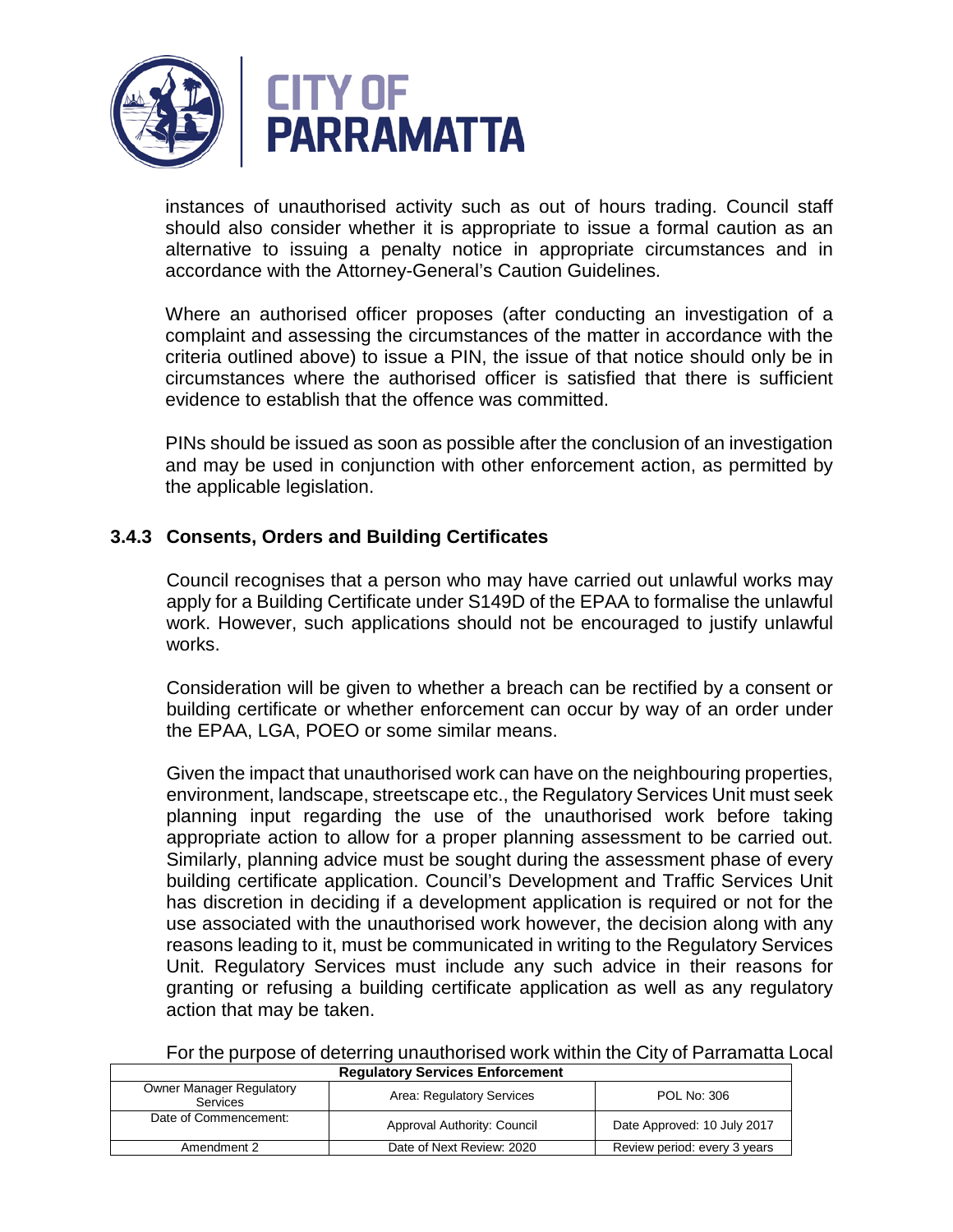

Government Area, in cases where it is determined that a development consent is not required for an unauthorised work but a building certificate is still required, council will charge the full fee as it would have been charged if the work would have been subject to a development consent including any fees associated with the issuing of a construction certificate.

The Orders provisions of the EPAA, LGA and POEO are described as "self-help" provisions that provide Council with a formal cost effective mechanism to direct land owners and occupiers to do or refrain from doing something. They generally operate on the 'principles of natural justice' and, where appropriate, should be used prior to the commencement of civil proceedings in the Land & Environment Court.

Irrespective of whether or not a Building Certificate is applied for, Council may take action against a person who carried out unlawful work. Such action may include the issue of a PIN or in conjunction with criminal proceedings, where it is considered appropriate and necessary for punitive action to also be taken, having regard to the restrictions provided under Section 127(7) of the EPAA.

# **3.4.4 Land & Environment Court Proceedings**

Council will give preference to civil proceedings in the Land & Environment Court over criminal prosecution in either the Local Court or the Land & Environment Court where Council requires the offender to do or refrain from doing something, such as comply with a development consent or demolish unauthorised works.

Generally civil proceedings will be preceded by formal notices and/or orders, unless the circumstances warrant the immediate commencement of court proceedings.

The following matters will be considered in determining whether to commence civil or criminal proceedings in the Land and Environment Court:

- Is there a liable Respondent?
- Does Council have sufficient evidence to prove its case either on the "balance of probabilities" (civil) or "beyond reasonable doubt" (criminal)?
- Does Council require an Order from the Court restraining the respondent from doing something or ordering the respondent to remedy the breach?
- Is an injunction required because the unlawful activity is causing serious, or

| <b>Requiatory Services Enforcement</b>                                                  |                                                            |  |  |
|-----------------------------------------------------------------------------------------|------------------------------------------------------------|--|--|
| <b>Owner Manager Regulatory</b><br>Area: Regulatory Services<br>POL No: 306<br>Services |                                                            |  |  |
| Date of Commencement:                                                                   | Date Approved: 10 July 2017<br>Approval Authority: Council |  |  |
| Date of Next Review: 2020<br>Review period: every 3 years<br>Amendment 2                |                                                            |  |  |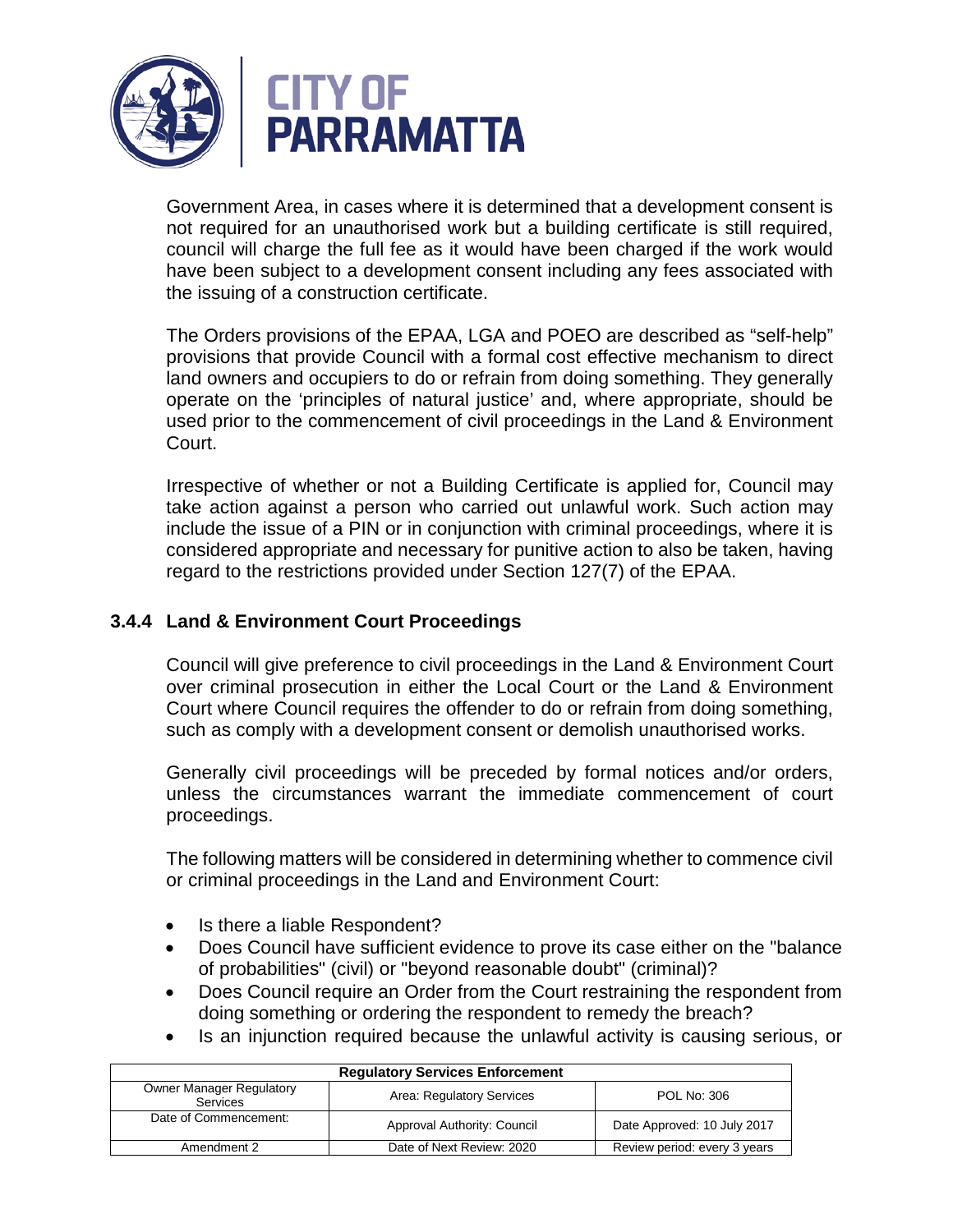

has the potential to cause, serious environmental harm?

- Is the matter urgent?
- The severity of the offence;
- Is the respondent a repeat offender?
- The cost of proceedings; and
- Does the development breach non-standard conditions of consent?

# **3.4.5 Local Court Proceedings**

The following matters will be considered in determining whether to commence criminal proceedings in the Local Court:

- Is there a liable defendant?
- Is a monetary penalty all that is required?
- Does Council have sufficient evidence to prove its case "beyond reasonable doubt"?
- Are works proceeding (is a Court Attendance Notice needed)?
- The severity of the offence;
- Is the defendant a repeat offender? and
- The cost of proceedings

# **3.5 RECOVERY OF LEGAL COSTS**

Council will recover cost where available through legislation requirements such as under the POEO for clean-up notice including administrative charges and the EPAA for investigation of complaints.

The Council's Policy for recovery of its costs in the Land and Environment Court is:

- That the Council will seek to recover its fair and reasonable costs in all matters where costs are recoverable, either by consent or by order of the court;
- The Council will seek to recover the penalty imposed by the court where such penalty is imposed; and
- The Council will adopt the recommendations of its solicitors to accept a lesser amount than the full legal costs incurred by the Council if, in the circumstances, the acceptance of such an offer will result in the Council not incurring further and unnecessary legal costs.

| <b>Requiatory Services Enforcement</b>                                                         |                                                            |                              |  |
|------------------------------------------------------------------------------------------------|------------------------------------------------------------|------------------------------|--|
| <b>Owner Manager Regulatory</b><br>Area: Regulatory Services<br>POL No: 306<br><b>Services</b> |                                                            |                              |  |
| Date of Commencement:                                                                          | Date Approved: 10 July 2017<br>Approval Authority: Council |                              |  |
| Amendment 2                                                                                    | Date of Next Review: 2020                                  | Review period: every 3 years |  |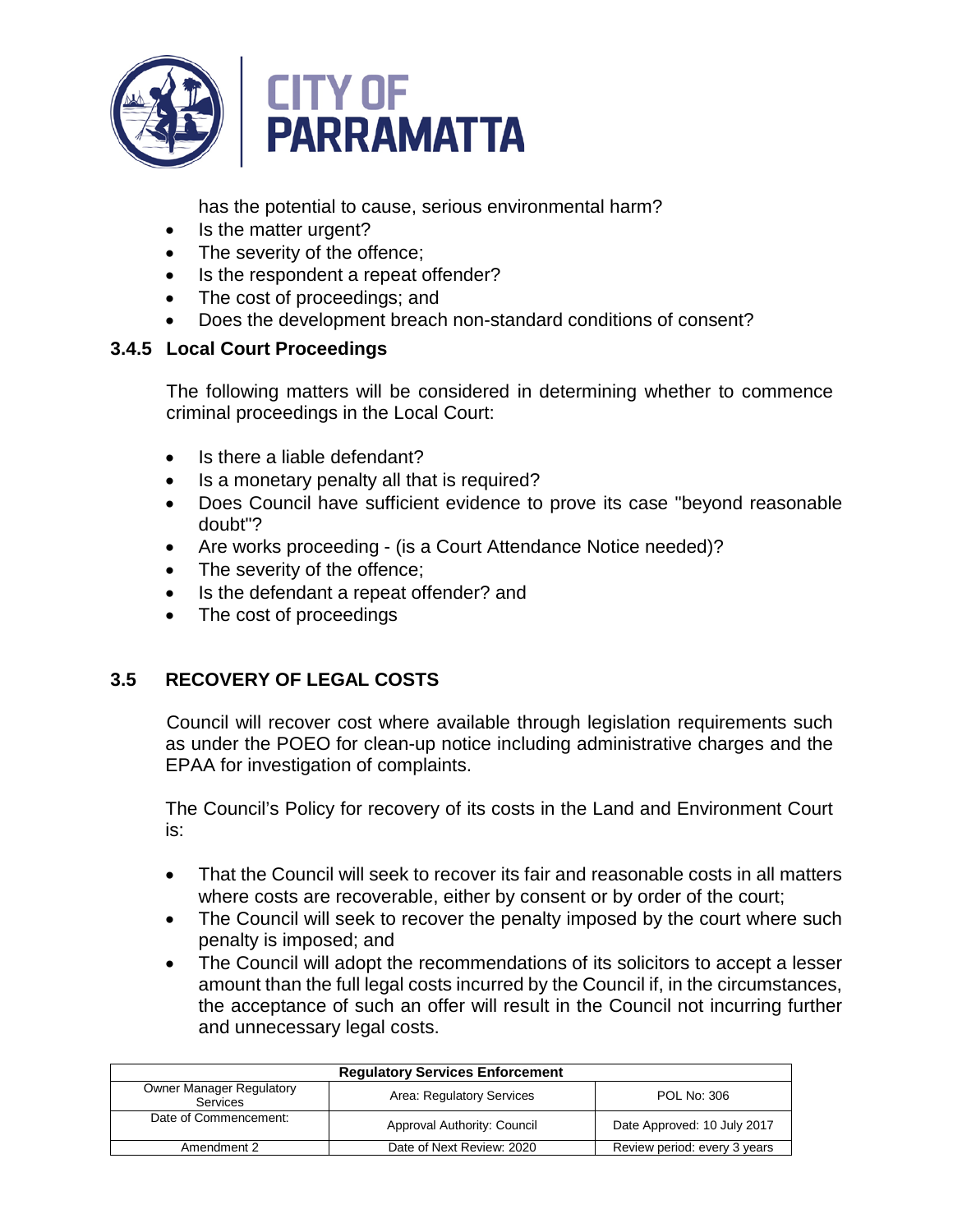

The Council's Policy for recovery of costs in the Local Court is:

- That the Council will seek to recover its fair and reasonable costs in all matters where costs are recoverable, either by consent or by order of the court; and
- The Council will seek to recover the penalty imposed by the court where such penalty is imposed.

| <b>Requiatory Services Enforcement</b>                                                  |                             |                              |  |
|-----------------------------------------------------------------------------------------|-----------------------------|------------------------------|--|
| <b>Owner Manager Regulatory</b><br>Area: Regulatory Services<br>POL No: 306<br>Services |                             |                              |  |
| Date of Commencement:                                                                   | Approval Authority: Council | Date Approved: 10 July 2017  |  |
| Amendment 2                                                                             | Date of Next Review: 2020   | Review period: every 3 years |  |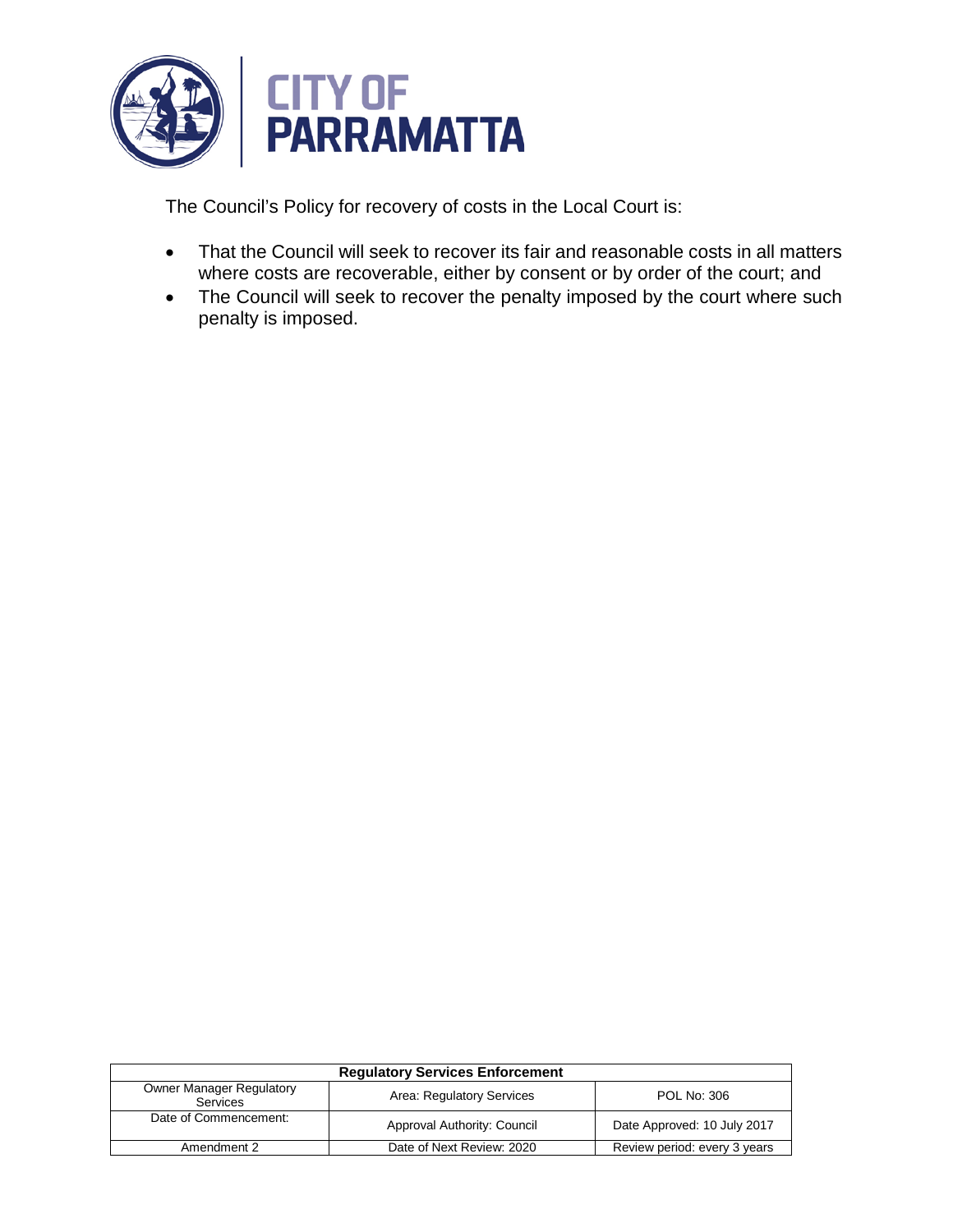

#### **3.6 Administration**

This Policy is based on the 'Model Policy' developed by the NSW Ombudsman and shall be read in conjunction with all relevant Council policies.

As legislation changes and issues arise policies and procedures will be developed to assist Council in managing the roles and responsibilities within the Regulatory Service Unit

#### **Enforcement Policies Hierarchy**



# **4. Legislation**

| <b>Regulatory Services Enforcement</b>                                                  |                                                            |                              |  |
|-----------------------------------------------------------------------------------------|------------------------------------------------------------|------------------------------|--|
| <b>Owner Manager Regulatory</b><br>Area: Regulatory Services<br>POL No: 306<br>Services |                                                            |                              |  |
| Date of Commencement:                                                                   | Date Approved: 10 July 2017<br>Approval Authority: Council |                              |  |
| Amendment 2                                                                             | Date of Next Review: 2020                                  | Review period: every 3 years |  |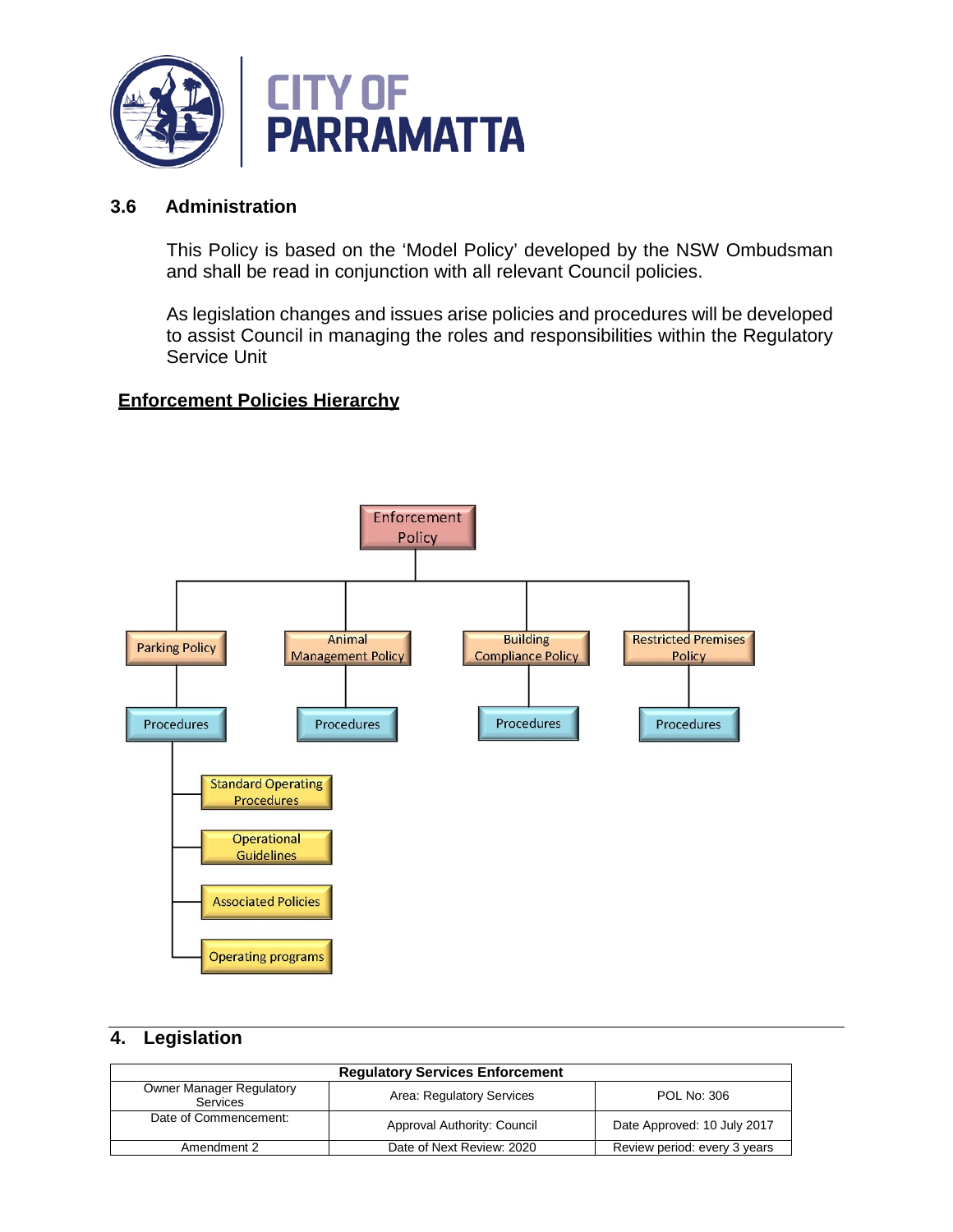

The following Acts and Regulations are the guiding legislation for regulatory matters. They include but are not limited to:

Boarding Houses Act 2012 and related Regulations Building Professionals Act 2005 Companion Animals Act 1998 and related Regulations Contaminated Land Management Act 1997 and related Regulations Environmental Planning & Assessment Act 1979 and related Regulations Fines Act 1996 and related Regulations Food Act 2003 and related Regulations Impounding Act 1993 and related Regulations Local Government Act 1993 and related Regulations Noxious Weeds Act 1993 and related Regulations Privacy and Personal Information Protection Act 1998 and related Regulations Protection of Environment Operations Act 1997 and related Regulations Public Health Act 2010] and related Regulations Roads Act 1993 and related Regulations Roads Transport Act 2013 and related Regulations Rural Fires Act 1997 and related Regulations Swimming Pool Act 1992 and related Regulations

# **5. Definitions**

The following defined terms are used in this Policy:

# **Action**

Means an action taken by a Council staff for the purpose of a service request. Examples of actions that could be taken are:

- Calling a customer to obtain further information,
- Carrying out a site inspection,
- Issuing a Notice, Order or PIN etc.

# **Authorised Officer**

A City of Parramatta staff member with delegated authority under a particular legislation to take certain actions. All Council officers that carry out inspections land for regulatory purposes will:

• Have delegation to enter premises and carry out investigations as specified in Council's Instrument of Delegations and sub delegations;

| <b>Requiatory Services Enforcement</b>             |                                                            |                              |  |  |
|----------------------------------------------------|------------------------------------------------------------|------------------------------|--|--|
| <b>Owner Manager Regulatory</b><br><b>Services</b> | <b>POL No: 306</b><br>Area: Regulatory Services            |                              |  |  |
| Date of Commencement:                              | Date Approved: 10 July 2017<br>Approval Authority: Council |                              |  |  |
| Amendment 2                                        | Date of Next Review: 2020                                  | Review period: every 3 years |  |  |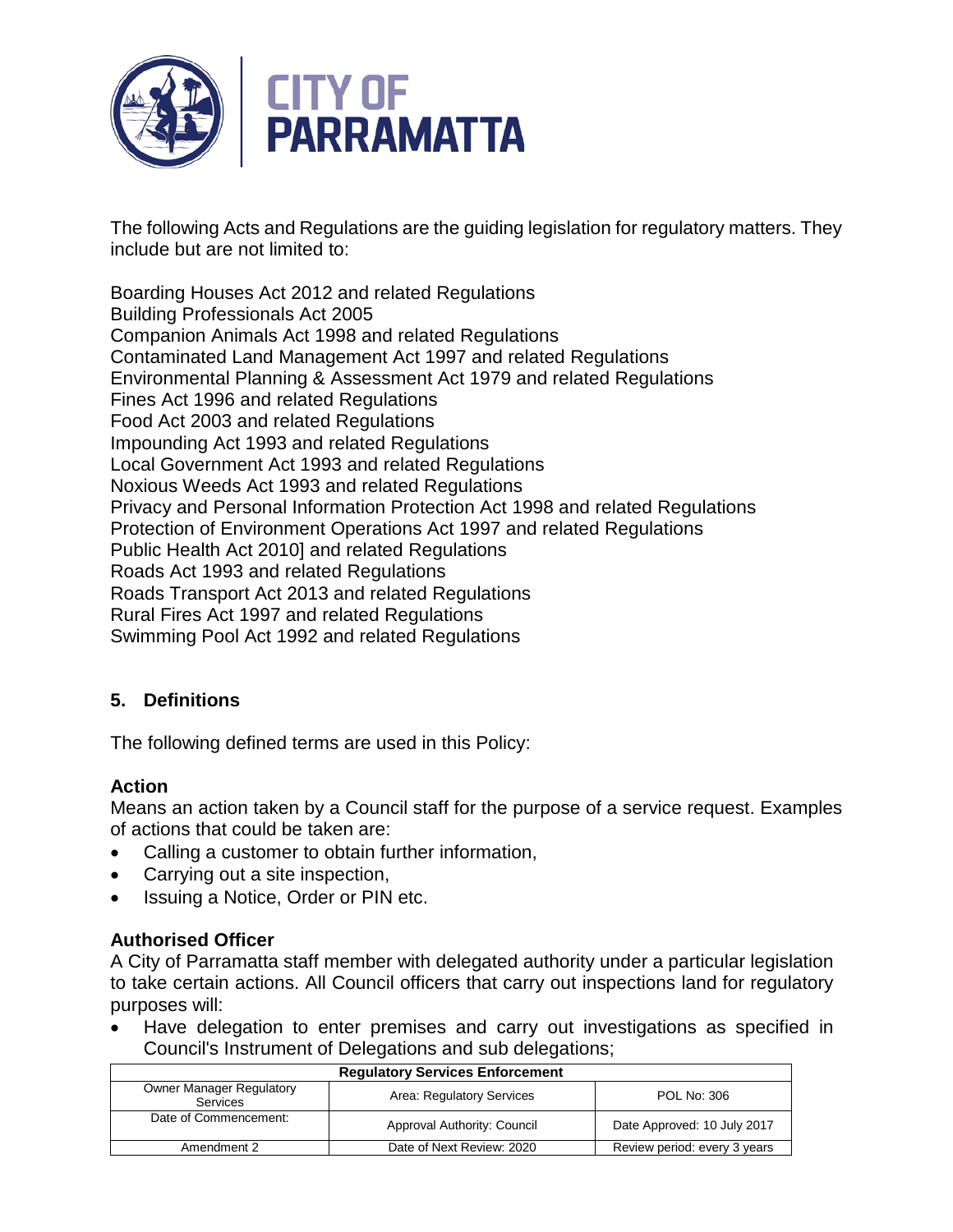

• Carry photographic identification demonstrating authorisation to enter premises and private lands under each specific Act;

# **Court Attendance Notice (CAN)**

Means a court attendance notice issued and filed in accordance with the Criminal Procedure Act 1986. A CAN may be used to commence summary proceedings in the local court. A CAN specifies the offence and its essential particulars as well as the address of the court where the matter is to be heard. If a person does not attend court on the day specified in a CAN, a warrant may be issued for the arrest of the person or the matter may be dealt with in the absence of the person.

# **Civil Proceedings**

Civil Proceeds include:

- Notices and orders issued by Council pursuant to various legislation;
- Class 4 proceedings before the Land & Environment Court, seeking an order of the Court to remedy or strain a breach of the EPAA (Section 123), the LGA (Section 673), the POEO (Sections 252 & 253), or any other Act, if the breach is causing or is likely to cause harm to the environment;and
- Interlocutory relief for matters causing, or with the reasonable potential to cause, serious environmental harm. In such proceedings it is likely the Council would be required to provide an undertaking as todamages.

# **Criminal Proceedings**

Criminal proceedings include:

- Issuing a PIN;
- Prosecuting the offence in the Local Court by issuing a CAN; and
- Prosecuting the offence in the Land & Environment Court in its summary jurisdiction (Class 5)

# **Defendant**

Means the accused person against whom criminal proceedings are brought.

# **EPAA**

Means the *Environmental Planning and Assessment Act 1979*.

# **Frivolous**

Means a matter or action lacking in seriousness, of little weight or importance or having no sound basis (as in fact or law).

# **GIPA**

| <b>Regulatory Services Enforcement</b>                                                         |                                                            |                              |  |
|------------------------------------------------------------------------------------------------|------------------------------------------------------------|------------------------------|--|
| <b>Owner Manager Regulatory</b><br>Area: Regulatory Services<br>POL No: 306<br><b>Services</b> |                                                            |                              |  |
| Date of Commencement:                                                                          | Date Approved: 10 July 2017<br>Approval Authority: Council |                              |  |
| Amendment 2                                                                                    | Date of Next Review: 2020                                  | Review period: every 3 years |  |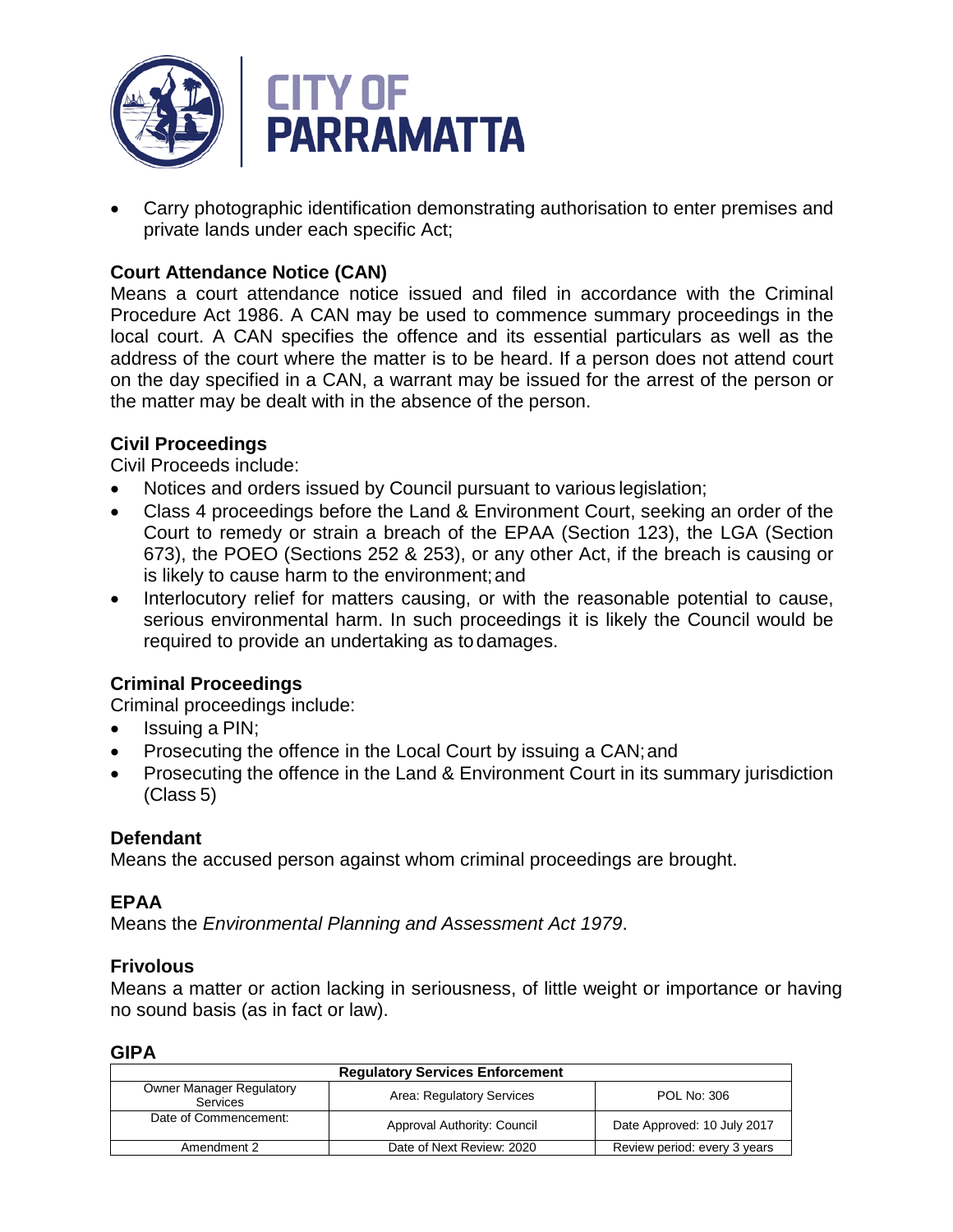

Means *Government Information Public Access Act 2009*.

# **LGA**

Means the *Local Government Act 1993*.

# **Offender**

Means a person that does or it is alleged to have done something wrong, causes problems or commits or it is alleged to have committed an illegal act.

# **Penalty Infringement Notice (PIN)**

An infringement notice is a ticket issued either 'on the spot' or sent via email or post for offences such as speeding, unauthorised work, unauthorised use or any other breaches of the legislation. The infringement notice may only be issued for prescribed offences and the value of the fine is also prescribed by legislation.

The infringement notice contains information about the alleged offence and fine amount

# **POEO**

Means the *Protection of the Environment Operations Act 1997.*

# **Respondent**

Means the party against whom civil proceedings are brought in Land & Environment Court proceedings.

# **Serious environmental harm**

Means:

- environmental harm involving actual or potential harm to the health or safety of human beings that is of high impact or on a wide scale, or
- other actual or potential environmental harm (not being merely an environmental nuisance) that is of high impact or on a wide scale, or
- environmental harm resulting in actual or potential loss or property damage of an amount, or amounts in aggregate, exceeding \$50,000.

# **Trivial**

Means of little value or importance.

# **Unlawful activity**

| <b>Regulatory Services Enforcement</b>                                                         |                                                            |                              |  |
|------------------------------------------------------------------------------------------------|------------------------------------------------------------|------------------------------|--|
| <b>Owner Manager Regulatory</b><br>Area: Regulatory Services<br>POL No: 306<br><b>Services</b> |                                                            |                              |  |
| Date of Commencement:                                                                          | Date Approved: 10 July 2017<br>Approval Authority: Council |                              |  |
| Amendment 2                                                                                    | Date of Next Review: 2020                                  | Review period: every 3 years |  |